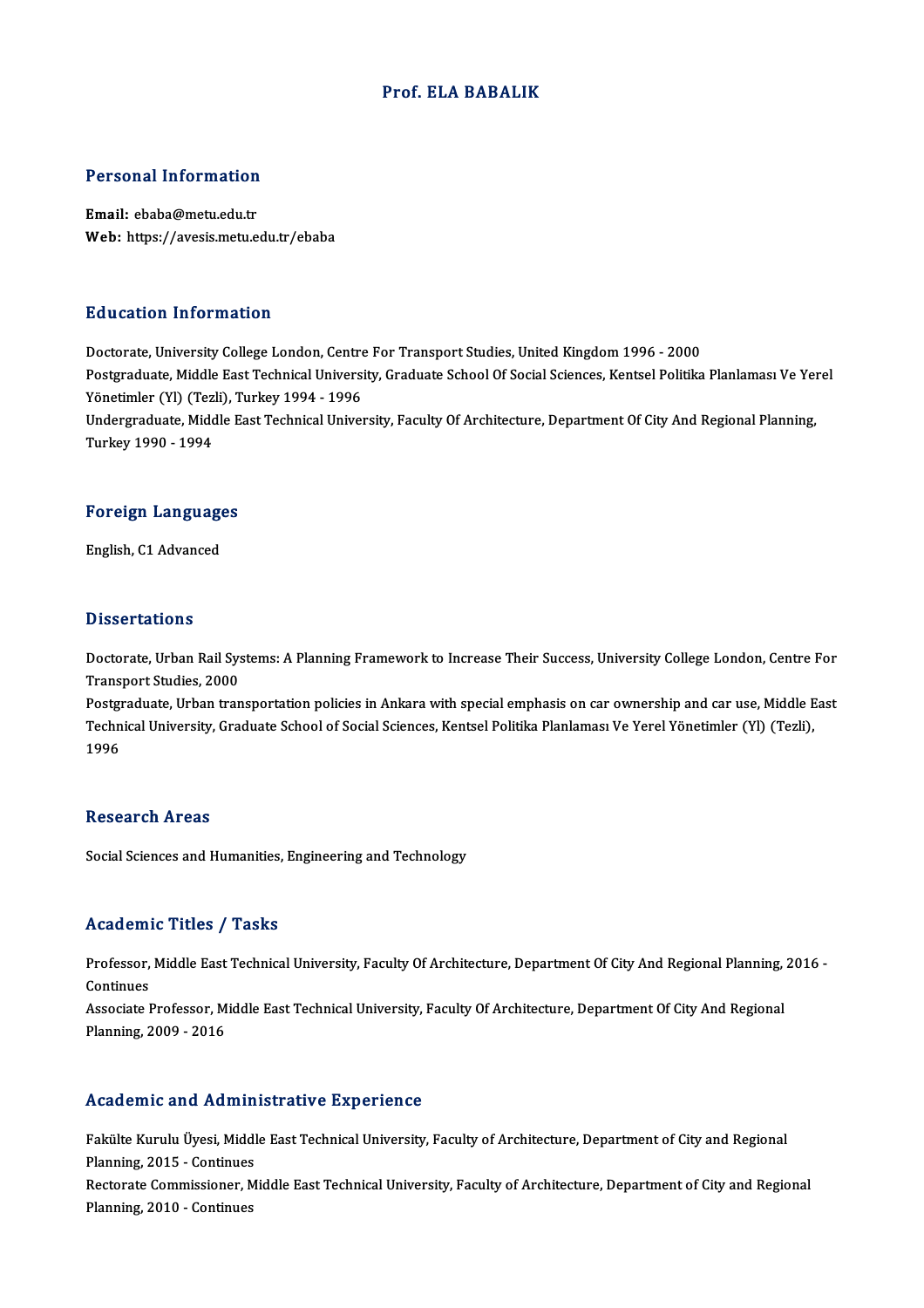Middle East Technical University, Faculty of Architecture, Department of City and Regional Planning, 2004 - 2015 Middle East Technical University, Faculty of Architecture, Department of City and Regional Planning, 2003 - 2006

### Advising Theses

Advising Theses<br>BABALIK E., Application of the 'smart' to the city a critical evaluation: The case of Turkey, Doctorate,<br>S. Bayramoğlu (Student), 2020 EABALIK E., Application of the<br>G.Bayramoğlu(Student), 2020<br>BABALIK E., Integration of pub BABALIK E., Application of the 'smart' to the city a critical evaluation: The case of Turkey, Doctorate,<br>G.Bayramoğlu(Student), 2020<br>BABALIK E., Integration of public transport services: the case of Istanbul, Postgraduate,

G.Bayramoğlu(Student), 2020<br>BABALIK E., Integration of public transport services: the case of Istanbul, Postgraduate, A.Gür(Student), 2019<br>BABALIK E., Digital divide from the perspective of smart mobility applications, Pos BABALIK E., Integration of public transport services: the case of Istanbul, J<br>BABALIK E., Digital divide from the perspective of smart mobility applicati<br>BABALIK E., Street as playground, Postgraduate, A.Ceren.(Student), 2 BABALIK E., Digital divide from the perspective of smart mobility applications, Postgraduate, A.Cansu(Student), 2019<br>BABALIK E., Street as playground, Postgraduate, A.Ceren.(Student), 2019<br>BABALIK E., Bus stop optimization

BABALIK E., Street as playground, Pos<br>BABALIK E., Bus stop optimization bas<br>Postgraduate, H.Tetik(Student), 2019<br>Tüydes Yaman H. Babalık E. Bus stan BABALIK E., Bus stop optimization based on AFCS (Automatic Fare Collection System) and demographic data with GIS,<br>Postgraduate, H.Tetik(Student), 2019<br>Tüydeş Yaman H., Babalık E., Bus stop optimization based on AFCS (Autom

Postgraduate, H.Tetik(Student), 2019<br>Tüydeş Yaman H., Babalık E., Bus stop optimization ba<br>data with GIS, Postgraduate, H.TETİK(Student), 2019<br>BABALIK E. Integration of dolmus as a paratransit m Tüydeş Yaman H., Babalık E., Bus stop optimization based on AFCS (Automatic Fare Collection System) and demogra<br>data with GIS, Postgraduate, H.TETİK(Student), 2019<br>BABALIK E., Integration of dolmuş as a paratransit mode to

data with GIS, Postgraduate, H.TETİK(Student), 2019<br>BABALIK E., Integration of dolmuş as a paratransit mode to the existing public transport network: Ankara example,<br>Postgraduate, B.ÖZBİLEN(Student), 2016 BABALIK E., Integration of dolmuş as a paratransit mode to the existing public transport network: Ankara example,<br>Postgraduate, B.ÖZBİLEN(Student), 2016<br>BABALIK E., Politics of urban transportation local, national and inte

Postgraduate, B.ÖZBİLEN(Student), 2016<br>BABALIK E., Politics of urban transportation local,<br>road corridor, Doctorate, M.AYÇA(Student), 2015<br>BABALIK E. Integration and soardination between BABALIK E., Politics of urban transportation local, national and international dynamics case of Ankara and Eskişehir<br>road corridor, Doctorate, M.AYÇA(Student), 2015<br>BABALIK E., Integration and coordination between regional

road corridor, Doctorate, M.AYÇA(Student), 2015<br>BABALIK E., Integration and coordination between regional/urban plans and transportation plans: The case of the rail<br>transit investments in Gaziantep, Postgraduate, Y.CEM(Stu BABALIK E., Integration and coordination between regional/urban plans and transportation plans: The case of the<br>transit investments in Gaziantep, Postgraduate, Y.CEM(Student), 2015<br>BABALIK E., TÜYDEŞ YAMAN H., Assessment a

transit investments in Gaziantep, Postgraduate, Y.CEM(Student), 2015<br>BABALIK E., TÜYDEŞ YAMAN H., Assessment and simulation of car acce<br>Tunali Hilmi Street in Ankara, Postgraduate, M.DOĞAN(Student), 2014<br>BABALIK E., TÜYDES BABALIK E., TÜYDEŞ YAMAN H., Assessment and simulation of car access control policies in city center: The case of<br>Tunali Hilmi Street in Ankara, Postgraduate, M.DOĞAN(Student), 2014<br>BABALIK E., TÜYDEŞ YAMAN H., High speed

Tunali Hilmi Street in Ankara, Postgraduate, M.DOĞAN<br>BABALIK E., TÜYDEŞ YAMAN H., High speed rail devel<br>perspective, Postgraduate, G.DALKIÇ(Student), 2014<br>BABALIK E...The increasing rele of regional reil system BABALIK E., TÜYDEŞ YAMAN H., High speed rail development in Turkey: Government policy, investments and users<br>perspective, Postgraduate, G.DALKIÇ(Student), 2014<br>BABALIK E., The increasing role of regional rail system in urb

perspective, Postgraduate, G.DALKIÇ(Student), 2014<br>BABALIK E., The increasing role of regional rail system in urban transport: The case of IZBAN in Izmir, Postgraduate,<br>C.ÜÇÜNCÜOĞLU(Student), 2014<br>BABALIK E., Planning and BABALIK E., The increasing role of regional rail system in urban transport: The case of IZBAN in Izmir, Postgraduate,

İstanbul cases, Postgraduate, C.ERÇETİN(Student), 2014 BABALIK E., Planning and management of bike sharing systems for sustainable urban transport : Konya, Kayseri and<br>İstanbul cases, Postgraduate, C.ERÇETİN(Student), 2014<br>BABALIK E., The link between station area design and t

İstanb<br>BABA<br>2014<br>BABA BABALIK E., The link between station area design and transit usage: The case of Ankara, Doctorate, Ö.CEVHER<br>2014<br>BABALIK E., An Assessment of the planning and operational performance of the Bus Rapid Transit in Istanbul,<br>P

2014<br>BABALIK E., An Assessment of the planning and operational performance of the Bus Rapid Transit in Istanbul,<br>Postgraduate, E.Can(Student), 2013 BABALIK E., An Assessment of the planning and operational performance of the Bus Rapid Transit in Istanbul,<br>Postgraduate, E.Can(Student), 2013<br>BABALIK E., Small towns reshaping their urban planning policies joining in the

Postgraduate, E.Can(Student), 2013<br>BABALIK E., Small towns reshaping their urban planning policie:<br>of Seferihisar in Turkey, Postgraduate, S.Öztürk(Student), 2012<br>BABALIK E. Planning and design suitaria ta maka urban trans BABALIK E., Small towns reshaping their urban planning policies joining in the cittaslow international network : the c<br>of Seferihisar in Turkey, Postgraduate, S.Öztürk(Student), 2012<br>BABALIK E., Planning and design criteri

of Seferihisar in Turkey, Postgraduate, S.Öztürk(Student), 2012<br>BABALIK E., Planning and design criteria to make urban transport more sustainable: the case of Baku, Postgraduate,<br>G.Bayramoğlu(Student), 2011 BABALIK E., Planning and design criteria to make urban transport more sustainable: the case of Baku, Postgraduate,<br>G.Bayramoğlu(Student), 2011<br>BABALIK E., Political and legal documents for ensuring sustainable urban transp

G.Bayramoğlu(Student), 2011<br>BABALIK E., Political and legal documents for ensuring<br>UK and Turkey, Postgraduate, B.Yılmaz(Student), 2011<br>BABALIK E. An analysis of street as a shanning presing BABALIK E., Political and legal documents for ensuring sustainable urban transportation: a comparative analysis<br>UK and Turkey, Postgraduate, B.Yılmaz(Student), 2011<br>BABALIK E., An analysis of street as a shopping precinct

UK and Turkey, Postgraduate,<br>BABALIK E., An analysis of str<br>B.Bakırcıoğlu(Student), 2010<br>BABALIK E. An analysis of rai BABALIK E., An analysis of street as a shopping precinct : Tunali Hilmi Street vs shopping centers, Postgraduate,<br>B.Bakırcıoğlu(Student), 2010<br>BABALIK E., An analysis of rail transit investments in Turkey: are the expectat

**B.Baki<br>BABA**<br>2009<br>BABA BABALIK E., An analysis of rail transit investments in Turkey: are the expectations met?,<br>2009<br>BABALIK E., Sustainable transport in city-regions:b, Postgraduate, S.Nal(Student), 2008<br>BABALIK E., Sustainable transport in ci

2009<br>BABALIK E., Sustainable transport in city-regions:b, Postgraduate, S.Nal(Student), 2008<br>BABALIK E., The effects of urban rail investments on the mobility of captive women public transport riders, Doctorate,<br>B.Frkopen( BABALIK E., Sustainable tra<br>BABALIK E., The effects of t<br>B.Erkopan(Student), 2008<br>BABALIK E. Bublic transpo BABALIK E., The effects of urban rail investments on the mobility of captive women public transport riders, Doct<br>B.Erkopan(Student), 2008<br>BABALIK E., Public transport improvement policies : assessment of the role of route

B.Erkopan(Student), 2008<br>BABALIK E., Public transport improvement policies : assessment of the role of route and f<br>reorganization with special emphasis to İzmir case, Postgraduate, M.Ayça(Student), 2007<br>BABALIK E. Non mate BABALIK E., Public transport improvement policies : assessment of the role of route and fare integration, mode<br>reorganization with special emphasis to İzmir case, Postgraduate, M.Ayça(Student), 2007<br>BABALIK E., Non-motoriz

reorganization with special emphasis to İzmir case, Postgraduate, M.Ayça(Student), 2007<br>BABALIK E., Non-motorized transport for mobility planning in city centres : an assesment of opportunities for<br>transforming Ankara, Tun BABALIK E., New airports and their impact on mobility and air traffic : an analysis of Sabiha Gökçen international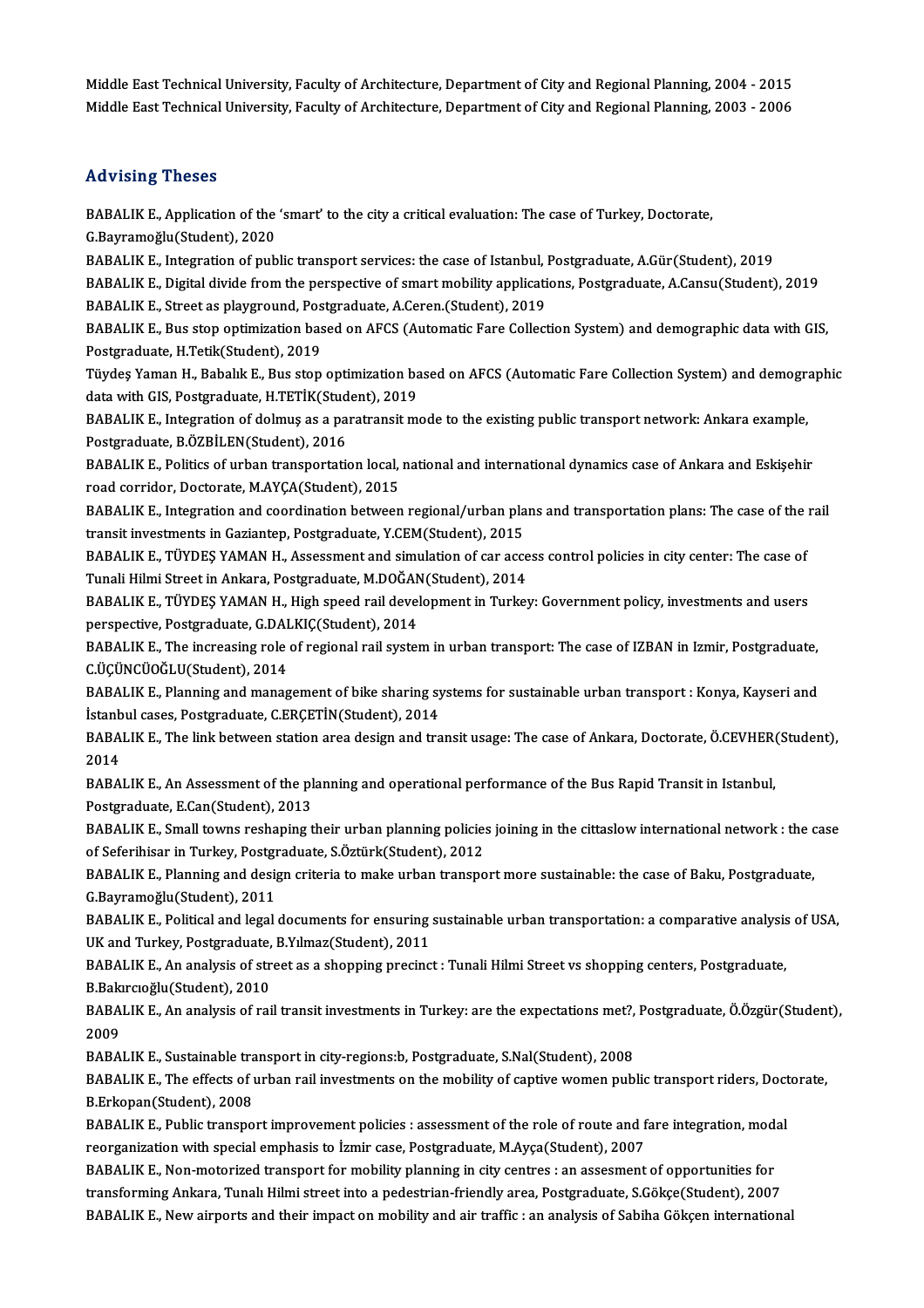### **Jury Memberships**

**Jury Memberships<br>Appointment Academic Staff, Appointment Academic Staff, Middle East Technical University, October, 2020<br>Assesiste Prefessor Fram, Assesiste Prefessor Fram, Middle East Technical University, September, 202** Appointment Academic Staff, Appointment Academic Staff, Middle East Technical University, October, 2020<br>Associate Professor Exam, Associate Professor Exam, Middle East Technical University, September, 2020<br>Annointment Acad Appointment Academic Staff, Appointment Academic Staff, Middle East Technical University, October, 201<br>Associate Professor Exam, Associate Professor Exam, Middle East Technical University, September, 2020<br>Appointment Acade Associate Professor Exam, Associate Professor Exam, Middle East Technical University, September, 2020<br>Appointment Academic Staff, Appointment Academic Staff, Middle East Technical University, April, 2020<br>Academic Staff Exa

### Articles Published in Journals That Entered SCI, SSCI and AHCI Indexes

- rticles Published in Journals That Entered SCI, SSCI and AHCI Indexes<br>I. Urban rail operators in Turkey: Organisational reform in transit service provision and the impact on<br>Repries operation and system performance planning, operators in Turkey: Organisation:<br>planning, operation and system performance Urban rail operators<br>planning, operation a<br>BABALIK SUTCLIFFE E.<br>JOUPMAL OF TRANSPOL planning, operation and system performance<br>BABALIK SUTCLIFFE E.<br>JOURNAL OF TRANSPORT GEOGRAPHY, vol.54, pp.464-475, 2016 (Journal Indexed in SSCI)<br>Pue Banid Transit System in Jetanbul: A Sussess Stew or Elevyed Blanning De BABALIK SUTCLIFFE E.<br>JOURNAL OF TRANSPORT GEOGRAPHY, vol.54, pp.464-475, 2016 (Journal Indexed in SSCI)<br>II. Bus Rapid Transit System in Istanbul: A Success Story or Flawed Planning Decision?<br>BABALIK SUTCLIFFE E., Cengiz E. **JOURNAL OF TRANSPORT GEOGRAF<br>Bus Rapid Transit System in Ist:<br>BABALIK SUTCLIFFE E., Cengiz E. C.<br>TRANSPORT BEVIEWS, vol 35, no 6.** Bus Rapid Transit System in Istanbul: A Success Story or Flawed Plann<br>BABALIK SUTCLIFFE E., Cengiz E. C.<br>TRANSPORT REVIEWS, vol.35, no.6, pp.792-813, 2015 (Journal Indexed in SSCI)<br>Urban Form and Sustainable Transport: Les
- BABALIK SUTCLIFFE E., Cengiz E. C.<br>TRANSPORT REVIEWS, vol.35, no.6, pp.792-813, 2015 (Journal Indexed in SSCI)<br>III. Urban Form and Sustainable Transport: Lessons from the Ankara Case<br>PARALIK SUTCLIEEE E TRANSPORT REVIEWS,<br>Urban Form and Sust<br>BABALIK SUTCLIFFE E.<br>INTERNATIONAL JOURN Urban Form and Sustainable Transport: Lessons from the Ankara Case<br>BABALIK SUTCLIFFE E.<br>INTERNATIONAL JOURNAL OF SUSTAINABLE TRANSPORTATION, vol.7, no.5, pp.416-430, 2013 (Journal Indexed<br>in SSCD. BABALII<br>INTERN.<br>in SSCI)

# Articles Published in Other Journals

rticles Published in Other Journals<br>I. Urban mobility after COVID-19: A developing-country perspective<br>RABALIKE Excess a more<br>Urban mot<br>BABALIK E.<br>Tour Plann Urban mobility after COVID-19: A developing-country perspective<br>BABALIK E.<br>Town Planning Review, vol.92, no.2, pp.165-170, 2021 (Journal Indexed in ESCI)

# 10wn Planning Review, ve<br>Books & Book Chapters OOKS & BC<br>I. Turkey<br>RAPALU

I. Turkey<br>BABALIK SUTCLIFFE E.

**Turkey**<br>BABALIK SUTCLIFFE E.<br>in: The Urban Transport Crisis in Emerging Economies, Pojani Dorina, Stead Dominic, Editor, Springer, pp.247-266,<br>2017 BABA<br>in: The<br>2017<br>Yabar I . The Urban Transport Crisis in Emerging Economies, Pojani Dorina, Stead Dominic, Editor, Springer, pp.247-266,<br>2017<br>II. Yabancı Sermaye ve İstanbul: İstanbul'daki Yabancı Sermayeli Firmalar ve bu Firmaların Kentle İlgil

2017<br>Yabancı Sermaye v<br>Değerlendirmeleri<br>Cediki B. Bebakk E Yabancı Sermaye ve İstanbul: İstant<br>Değerlendirmeleri<br>Gedikli B., Babalık E., Eraydın A., Türel A.<br>in: Cesekandu Kant ve Dönüsüm Kavasü

Değerlendirmeleri<br>Gedikli B., Babalık E., Eraydın A., Türel A.<br>in: Gecekondu Kent ve Dönüşüm, Kayasü S.,Işık O,Uzun N,Kamacı E, Editor, ODTÜ Mimarlık Fakültesi Yayınları,<br>Ankara, pp.25-30, 2009 Gedikli B., Babalık E., Era<br>in: Gecekondu Kent ve D<br>Ankara, pp.25-30, 2009

## Refereed Congress / Symposium Publications in Proceedings

efereed Congress / Symposium Publications in Proceedings<br>I. Lefke İçin Planlama Projeleri: 2018-2019 Öğretim Yılı ODTÜ Şehir ve Bölge Planlama Bölümü<br>Rlanlama Stüdvesy Calismaları Pou dongrossy by mpositik<br>Lefke İçin Planlama Projeleri: 2<br>Planlama Stüdyosu Çalışmaları Lefke İçin Planlama Pre<br>Planlama Stüdyosu Çal<br>Keskinok H. Ç. , Babalık E.<br>2. Lefke Kent Semnezuum Pl<mark>anlama Stüdyosu Çalışmaları</mark><br>Keskinok H. Ç. , Babalık E.<br>2. Lefke Kent Sempozyumu, Lefke, Cyprus (Kktc), 18 - 20 December 2019, vol.0, no.0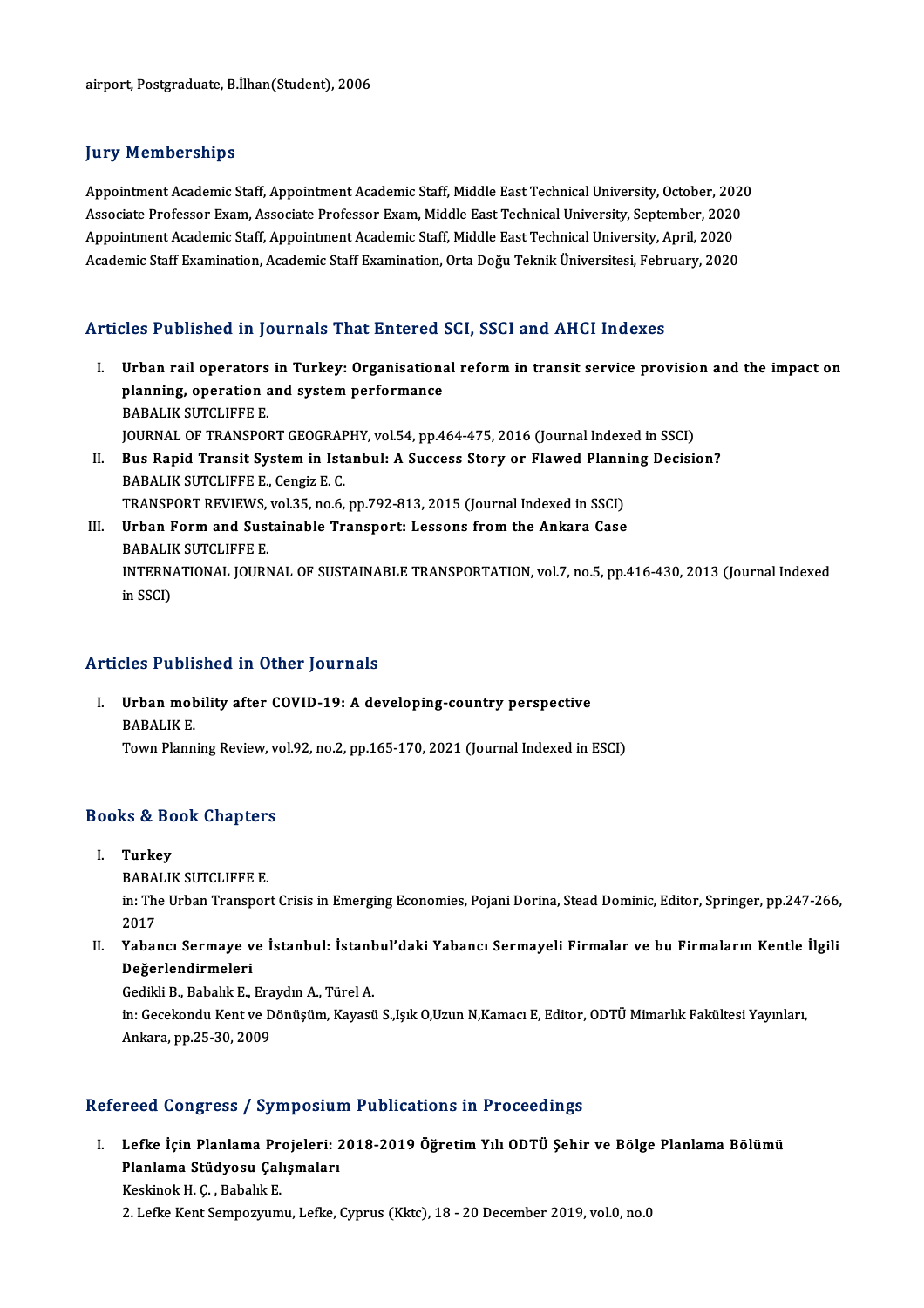II. World Cities Report an overview BABALIK SUTCLIFFE E. 4th World Planning Schools Conference (IV. WPSC), 3 - 08 July 2016

## BABALIK SUTCLIFFE E.<br>4th World Planning Schools Conference (IV. WPSC), 3 - 08 July 2016<br>III. Contemporary ethical and educational challenges conflicts and complexities for planners<br>TINA T. K., BABALIK SUTCLIFEE E. Mork O. 4th World Planning Schools Conference (IV. WPSC), 3 - 0<br>Contemporary ethical and educational challenges<br>TUNA T. K., BABALIK SUTCLIFFE E., Mark O., Elsona v. H.<br>AESOB (Accociation of European Schools of Planning) 20 TUNA T. K., BABALIK SUTCLIFFE E., Mark O., Elsona v. H.<br>AESOP (Association of European Schools of Planning) 2015 Congress, Prague, Czech Republic, 13 - 16 July 2015 TUNA T. K., BABALIK SUTCLIFFE E., Mark O., Elsona v. H.<br>AESOP (Association of European Schools of Planning) 2015 Congress, Prague, Czech Republic, 13 - 16 July 2<br>IV. Understanding the Effectiveness of Recent Attempts in Tu

# AESOP (Association<br>Understanding th<br>Interdisciplinary<br>Palaban O. Pabalık Understanding the Effectiveness of<br>Interdisciplinary<br>Balaban O., Babalık Sutcliffe E., Gedikli B.<br>AESOB Annual Conference 2014: Erom c I<mark>nterdisciplinary</mark><br>Balaban O., Babalık Sutcliffe E., Gedikli B.<br>AESOP Annual Conference 2014: From control to co-evolution, Utrecht, Netherlands, 9 - 12 July 2014<br>Urban Blanning for Sustainability Ankara s Blanning Experi

Balaban O., Babalık Sutcliffe E., Gedikli B.<br>AESOP Annual Conference 2014: From control to co-evolution, Utrecht, Netherlands, 9 - 12 July 2014<br>V. Urban Planning for Sustainability Ankara s Planning Experience in Creati **AESOP Annual Condit**<br>Urban Planning<br>and Transport<br>PAPALIK SUTCLI Urban Planning for S<br>and Transport<br>BABALIK SUTCLIFFE E.<br>Transportation and Doy

and Transport<br>BABALIK SUTCLIFFE E.<br>Transportation and Development Innovative Best Practices 2008, Beijing, China, 24 - 26 April 2008

## Other Publications

I. Spatial Development Strategies, Research and Model Development for Istanbul Action Plan TT a Brications<br>Spatial Development Strategies, Research and Model Development for Istanbul Action Plan<br>TÜREL A., Balamir M., ERAYDIN A., Osmay S., Güvenç M., AKKAR ERCAN Z. M. , ATAÖV DEMİRKAN A., BABALIK<br>SUTCLIEEE E. CED Spatial Development St<br>TÜREL A., Balamir M., ERA<br>SUTCLIFFE E., GEDİKLİ B.<br>Technical Benert nn 150 TÜREL A., Balamir M., ERAYDIN<br>SUTCLIFFE E., GEDİKLİ B.<br>Technical Report, pp.150, 2006<br>İstanbul'un Evlem Blanlamas SUTCLIFFE E., GEDİKLİ B.<br>Technical Report, pp.150, 2006<br>II. İstanbul'un Eylem Planlamasına Yönelik Mekansal Geliime Stratejileri Araştırma be Model Geliştirme

Technical Report, pp.150, 2006<br>İstanbul'un Eylem Planlamasına Yönelik Mekansal Geliime Stratejileri Araştırma be Model Geliştir<br>TÜREL A., Balamir M., ERAYDIN A., Osmay S., Güvenç M., AKKAR ERCAN Z. M. , ATAÖV DEMİRKAN A., İstanbul'un Eylem Plan<br>TÜREL A., Balamir M., ERA<br>SUTCLIFFE E., GEDİKLİ B.<br>Technisel Benert, nn 260 TÜREL A., Balamir M., ERAYDIN<br>SUTCLIFFE E., GEDİKLİ B.<br>Technical Report, pp.260, 2005 Technical Report, pp.260, 2005<br>Expert Reports

- Xpert Reports<br>I. E: 2020/2830 NOLU DAVA DOSYASI İÇİN T.C. DANIŞTAY 6. DAİRE BAŞKANLIĞINA BİLİRKİŞİ RAPORU<br>. Gediri B. Pehalik E. Usun G. N E: 2020/2830 NOLU DAVA I<br>Gedikli B., Babalık E., Uzun C. N.<br>Danıstav, nn 22. Mužla 2021 E: 2020/2830 NOLU DAVA<br>Gedikli B., Babalık E., Uzun C. I<br>Danıştay, pp.23, Muğla, 2021<br>E. 2020/2024 SAYU L DAV Gedikli B., Babalık E., Uzun C. N.<br>Danıştay, pp.23, Muğla, 2021<br>II. E: 2020/2034 SAYILI DAVA DOSYASI İÇİN T.C. DANIŞTAY 6. DAİRE BAŞKANLIĞINA BİLİRKİŞİ<br>RAROPU
- Daniştay, <mark>I</mark><br>E: 2020/<br>RAPORU<br>Cedikli P E: 2020/2034 SAYILI DAVA<br>RAPORU<br>Gedikli B., Babalık E., Uzun C. N.<br>Danıstav.nn 19. Ankara. 2021

RAPORU<br>Gedikli B., Babalık E., Uzun C. N.<br>Danıştay, pp.19, Ankara, 2021

- III. E: 2019-13370 NOLU DAVA DOSYASI İÇİN DANIŞTAY 6. DAİRE BAŞKANLIĞINA BİLİRKİŞİ RAPORU Danıştay, pp.19, Ankara, 2021<br>E: 2019-13370 NOLU DAVA<br>Gedikli B., Babalık E., Uzun C. N.<br>Danıstay, pp.22, Ankara, 2021 E: 2019-13370 NOLU DAVA<br>Gedikli B., Babalık E., Uzun C. N<br>Danıştay, pp.22, Ankara, 2021<br>E. 2020 2564 NOLU DAVA
- Gedikli B., Babalık E., Uzun C. N.<br>Danıştay, pp.22, Ankara, 2021<br>IV. E: 2020-3564 NOLU DAVA DOSYASI İÇİN T.C. DANIŞTAY 6. DAİRE BAŞKANLIĞINA BİLİRKİŞİ RAPORU<br>Cedikli B. Babalık E. Uzun C. N Danıştay, pp.22, Ankara, 2021<br>E: 2020-3564 NOLU DAVA D<br>Gedikli B., Babalık E., Uzun C. N. E: 2020-3564 NOLU DAVA<br>Gedikli B., Babalık E., Uzun C. N<br>Danıştay, pp.30, Ankara, 2021<br>E. 2019/7110 SAVILL DAVA Danıştay, pp 30, Ankara, 2021

# V. E: 2018/7110 SAYILI DAVA DOSYASI İÇİN T.C. DANIŞTAY 6. DAİRE BAŞKANLIĞINA BİLİRKİŞİ E: 2018/7110 SAYILI DAVA<br>RAPORU<br>Gedikli B., Babalık E., Uzun C. N.<br>Danıstav.nn 14. Mužla 2021

RAPORU<br>Gedikli B., Babalık E., Uzun C. I<br>Danıştay, pp.14, Muğla, 2021<br>E. 2018/6654 SAYU L DAV

Gedikli B., Babalık E., Uzun C. N.<br>Danıştay, pp.14, Muğla, 2021<br>VI. E: 2018/6654 SAYILI DAVA DOSYASI İÇİN T.C. DANIŞTAY 6. DAİRE BAŞKANLIĞINA BİLİRKİŞİ<br>RAROPU Danıştay, pp.14, Muğla, 2021<br>E: 2018/6654 SAYILI DAV<br>RAPORU E: 2018/6654 SAYILI DAVA<br>RAPORU<br>Gedikli B., Babalık E., Uzun C. N.<br>Danıstav, p.p. 27. Muğla, 2021

Gedikli B., Babalık E., Uzun C. N.<br>Danıştay , pp.27, Muğla, 2021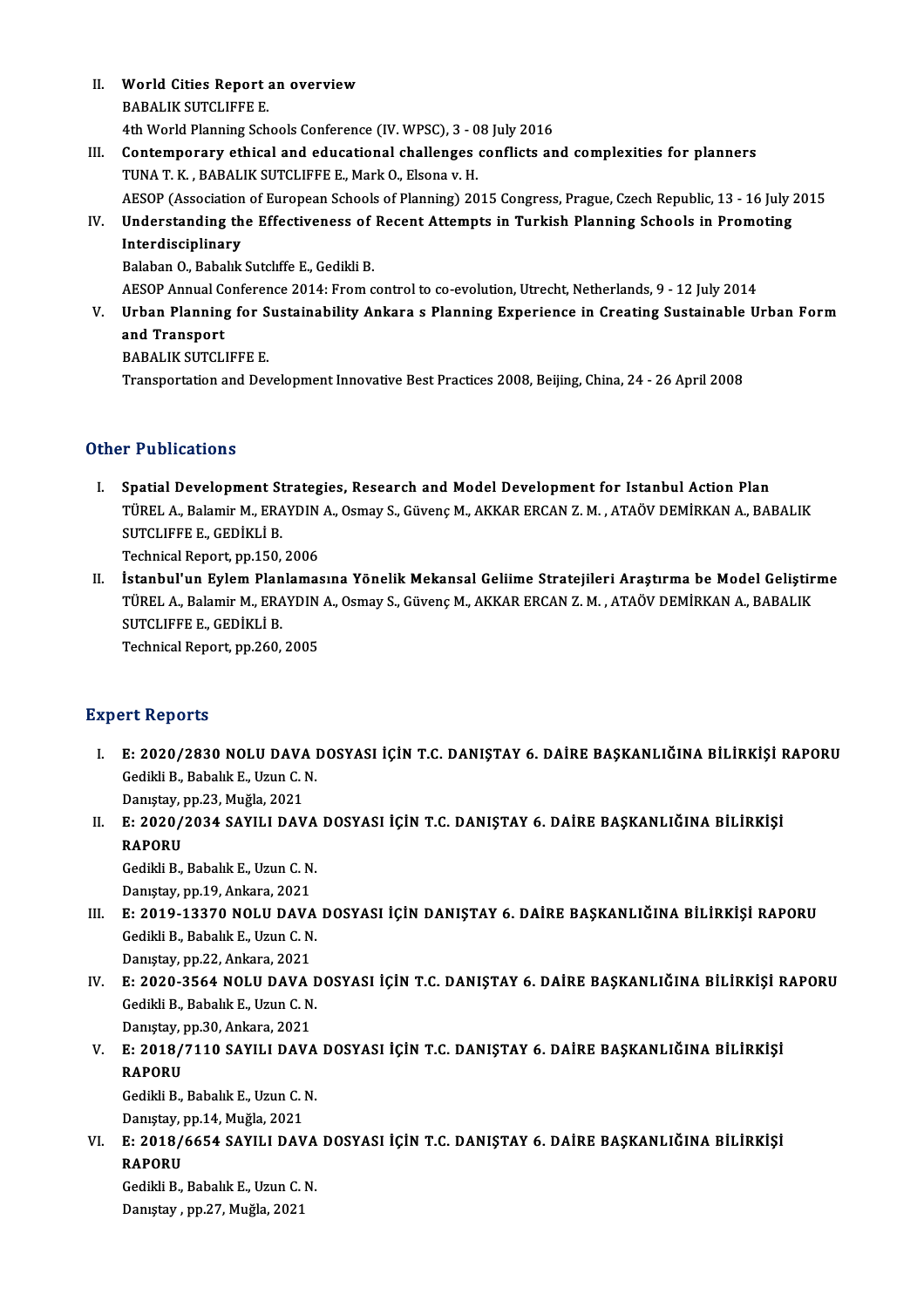VII. — E: 2019/12359 SAYILI DAVA DOSYASI İÇİN T.C. DANIŞTAY 6. DAİRE BAŞKANLIĞINA BİLİRKİŞİ<br>RAPOPU E: 2019/<br>RAPORU<br>Cedibli P E: 2019/12359 SAYILI DAV.<br>RAPORU<br>Gedikli B., Babalık E., Uzun C. N.<br>Danıstav, np.34. Mužla. 3031. RAPORU<br>Gedikli B., Babalık E., Uzun C. N.<br>Danıştay, pp.34, Muğla, 2021 Gedikli B., Babalık E., Uzun C. N.<br>Danıştay, pp.34, Muğla, 2021<br>VIII. 2018-8848 Esas sayılı dava Bilirkişi Raporu<br>Uzun C. N., Özdemir Sarı Ö. B., Babalık E.

- Danıştay, pp.34, Muğla, 2021<br>2018-8848 Esas sayılı dava Bilirkişi<br>Uzun C. N. , Özdemir Sarı Ö. B. , Babalık E.<br>Danıstay pp.21, Ankara, 2021 2018-8848 Esas sayılı dava<br>Uzun C. N. , Özdemir Sarı Ö. B. ,<br>Danıştay, pp.21, Ankara, 2021<br>E. 2019/20260 NOLU DAV
- Uzun C. N. , Özdemir Sarı Ö. B. , Babalık E.<br>Danıştay, pp.21, Ankara, 2021<br>IX. E: 2019/20360 NOLU DAVA DOSYASI İÇİN T.C. DANIŞTAY 6. DAİRE BAŞKANLIĞINA BİLİRKİŞİ<br>RAROPU Daniştay, <mark>I</mark><br>E: 2019/<br>RAPORU<br>Cedikli P E: 2019/20360 NOLU DAVA<br>RAPORU<br>Gedikli B., Babalık E., Uzun C. N.<br>Danıstav, nn 26 Muğla 2020 RAPORU<br>Gedikli B., Babalık E., Uzun C. N.<br>Danıştay, pp.26, Muğla, 2020
- Gedikli B., Babalık E., Uzun C. N.<br>Danıştay, pp.26, Muğla, 2020<br>X. E: 2019/279 NOLU DAVA DOSYASI İÇİN T.C. DANIŞTAY 6. DAİRE BAŞKANLIĞINA BİLİRKİŞİ RAPORU<br>Cedildi B. Babalık E. Huun C. N Danıştay, pp.26, Muğla, 2020<br>E: 2019/279 NOLU DAVA De<br>Gedikli B., Babalık E., Uzun C. N.<br>Danıstay, pp.17, Apliana, 2020 Gedikli B., Babalık E., Uzun C. N.<br>Danıştay, pp.17, Ankara, 2020 Gedikli B., Babalık E., Uzun C. N.<br>Danıştay, pp.17, Ankara, 2020<br>XI. 2018/2392 Danıştay 6. Dairesi Başkanlığına sunulan Bilirkişi Raporu<br>Rabalik E. Havn C. N., Kantal Endoğan E.
- Danıştay, pp.17, Ankara, 2020<br>**2018/2392 Danıştay 6. Dairesi Başl**<br>Babalik E., Uzun C. N. , Kentel Erdoğan E.<br>Penystay nn 43. Adana 2020 2018/2392 Danıştay 6. Da<br>Babalik E., Uzun C. N. , Kentel I<br>Danıştay, pp.43, Adana, 2020<br>DANISTAY 6. DAİBESİ BAS Babalik E., Uzun C. N. , Kentel Erdoğan E.<br>Danıştay, pp.43, Adana, 2020<br>XII. DANIŞTAY 6. DAİRESİ BAŞKANLIĞINA SUNULAN BİLİRKİŞİ RAPORU<br>Uzun G. N. Özdemir Sarı Ö. B. Babalık E.
- Danıştay, pp.43, Adana, 2020<br>DANIŞTAY 6. DAİRESİ BAŞKANLIĞIN<br>Uzun C. N. , Özdemir Sarı Ö. B. , Babalık E.<br>Danıstay nn 17. Kanua 2010 Uzun C. N., Özdemir Sarı Ö. B., Babalık E.<br>Danıştay, pp.17, Konya, 2019 Uzun C. N. , Özdemir Sarı Ö. B. , Babalık E.<br>Danıştay, pp.17, Konya, 2019<br>XIII. Danıştay 6. Dairesi Başkanlığına Sunulan Bilirkişi Raporu<br>Özdemir Sarı Ö. B. Haun C. N. Babalık E.
- Danıştay, pp.17, Konya, 2019<br><mark>Danıştay 6. Dairesi Başkanlığına Sun</mark><br>Özdemir Sarı Ö. B. , Uzun C. N. , Babalık E.<br>Danıstay nn 12. İstanbul, 2019 Danıştay 6. Dairesi Başkanlı<br>Özdemir Sarı Ö. B. , Uzun C. N. , I<br>Danıştay, pp.12, İstanbul, 2019<br>Fekisebir 2, İdare Mahkeme Özdemir Sarı Ö. B., Uzun C. N., Babalık E.<br>Danıştay, pp.12, İstanbul, 2019<br>XIV. Eskişehir 2. İdare Mahkemesine Sunulan Rapor<br>Özdemir Sarı Ö. B., Uzun C. N., Babalık E.
- Danıştay, pp.12, İstanbul, 2019<br>**Eskişehir 2. İdare Mahkemesine Sun**<br>Özdemir Sarı Ö. B. , Uzun C. N. , Babalık E.<br>Pölge İdare Mahkemesi nn 10. Eskişehir Eskişehir 2. İdare Mahkemesine Sunulan I<br>Özdemir Sarı Ö. B., Uzun C. N., Babalık E.<br>Bölge İdare Mahkemesi, pp.10, Eskişehir, 2018<br>ESKİSEHİR 1. İDARE MAHKEMESI RASKAN Bölge İdare Mahkemesi, pp.10, Eskişehir, 2018
- Özdemir Sarı Ö. B., Uzun C. N., Babalık E.<br>Bölge İdare Mahkemesi, pp.10, Eskişehir, 2018<br>XV. ESKİŞEHİR 1. İDARE MAHKEMESI BAŞKANLIĞI'NA SUNULAN BİLİRKİŞİ RAPORU<br>Özdemir Sarı Ö. B., Uzun C. N., Babalık E. ESKİŞEHİR 1. İDARE MAHKEMESi BAŞKANLIĞI'NA SUNULA<br>Özdemir Sarı Ö. B., Uzun C. N., Babalık E.<br>Eskişehir Bölge İdare Mahkemesi - 1. İdare, pp.10, Eskişehir, 2018<br>Danıstav 6. Daire Baskanlığına Sunulan Baner.
- XVI. Danıştay 6. Daire Başkanlığına Sunulan Rapor Eskişehir Bölge İdare Mahkemesi - 1. İd<br>Danıştay 6. Daire Başkanlığına Sur<br>Ersoy M., Babalık E., Özdemir Sarı Ö. B.<br>Danıstay pr. 60. Antalya 2016 Danıştay, pp.60, Antalya, 2016

## Activities in Scientific Journals

Transactions of the Association of European Schools of Planning, Assistant Editor, 2015 - Continues Metu Journal Of The Faculty Of Architecture, Publication Committee Member, 2010 - Continues

## **Scientific Refereeing**

PLANNING THEORY, Journal Indexed in SSCI, December 2020 BEICHTHITE ITCICI COMB<br>PLANNING THEORY, Journal Indexed in SSCI, December 2020<br>H2020 Project, ERC H2020 European Research Council Project, ERA-NET EN-UAC, Turkey, November 2020<br>METU JOURNAL OF THE EACULTY OF ARCHITECTURE J PLANNING THEORY, Journal Indexed in SSCI, December 2020<br>H2020 Project, ERC H2020 European Research Council Project, ERA-NET EN-UAC, Turkey, Nov<br>METU JOURNAL OF THE FACULTY OF ARCHITECTURE, Journal Indexed in AHCI, October METU JOURNAL OF THE FACULTY OF ARCHITECTURE, Journal Indexed in AHCI, October 2020<br>INTERNATIONAL JOURNAL OF SUSTAINABLE TRANSPORTATION, Journal Indexed in SSCI, August 2020

### **Tasks In Event Organizations**

Babalık E., Keskinok H. C. , TUPOB 2020 Koordinasyon Toplantısı: Uzaktan Eğitim Deneyimleri, Workshop Organization,